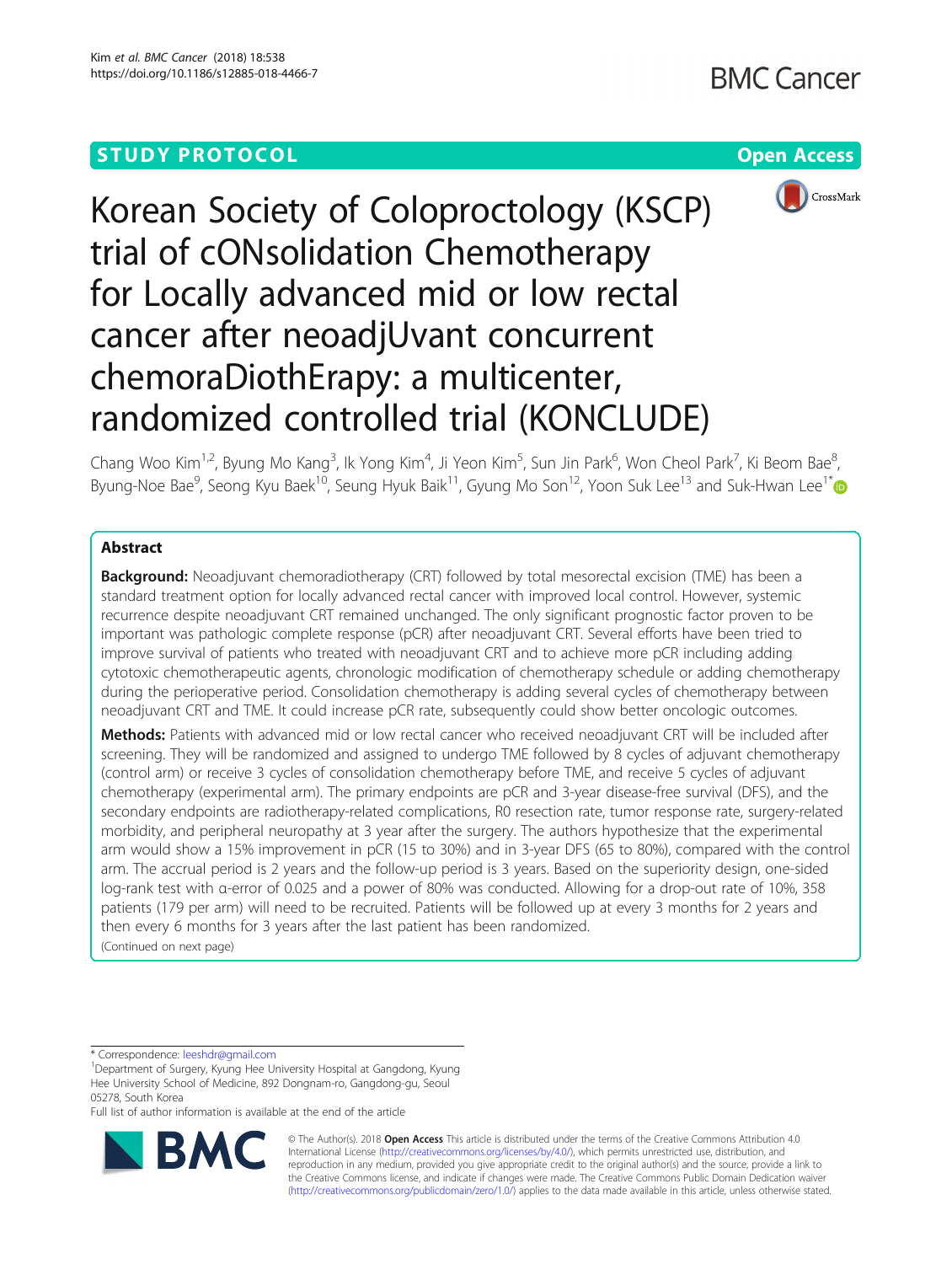# (Continued from previous page)

**Discussion:** KONCLUDE trial aims to investigate whether consolidation chemotherapy shows better pCR and 3-year DFS than adjuvant chemotherapy alone for the patients who received neoadjuvant CRT for locally advanced rectal cancer. This trial is expected to provide evidence to support clear treatment guidelines for patients with locally advanced rectal cancer.

Trial registration: Clinicaltrials.gov [NCT02843191](https://clinicaltrials.gov/ct2/show/NCT02843191?cond=NCT02843191&rank=1) (First posted on July 25, 2016).

Keywords: Rectal cancer, Chemoradiotherapy, Consolidation chemotherapy, Pathologic complete response, Disease free survival

# Background

Neoadjuvant chemoradiotherapy (CRT) followed by total mesorectal excision (TME) is the standard treatment for local advanced mid- or low rectal cancer [[1,](#page-6-0) [2\]](#page-6-0). Reduction of local recurrence has been proven after introduction of TME for rectal cancer [[3\]](#page-6-0). Additionally, chemotherapy and/or radiotherapy have shown the roles to improve oncologic outcomes by controlling local recurrence. Preoperative chemoradiotherapy showed better outcomes compared with postoperative chemoradiotherapy or preoperative radiotherapy alone [\[4](#page-6-0)–[8\]](#page-6-0).

However, failure of systemic controls including liver, lung, peritoneum, or bone still remained even after CRT followed by TME  $[1, 4, 5]$  $[1, 4, 5]$  $[1, 4, 5]$  $[1, 4, 5]$  $[1, 4, 5]$  $[1, 4, 5]$  $[1, 4, 5]$ . Many efforts have been made to control micrometastatic disease and to prevent distant and local recurrence. So far, no reliable molecular or pathologic biomarkers to foster pathologic complete response (pCR), which means complete regression of the tumor after radiotherapy and/or chemotherapy, was identified. Meanwhile, patients who showed pCR have been reported with lower recurrence and better survival [\[9,](#page-6-0) [10](#page-6-0)]. Therefore, many trials have been performed to increase pCR rates by changing perioperative treatment strategies.

Prolongation of the interval between CRT and TME has shown to increase pCR rates [\[11](#page-6-0)]. The interval has prolonged recently from 6 to 8 weeks up to 12 weeks, and several authors reported that extending the interval showed better pCR rates without increasing morbidity. [[12](#page-6-0)–[15](#page-6-0)] Another tries to achieve more pCR were adding platinum analogue (i.e. oxaliplatin) or vascular endothelial growth factor antagonist (i.e. bevacizumab) preoperatively and/or postoperatively based on 5-FU [[16](#page-6-0)–[18](#page-6-0)]. Unfortunately most of them failed to show higher pCR rates but increased acute toxicity [[19,](#page-6-0) [20\]](#page-6-0). Recent trials reported that changing sequence of chemotherapy cycles as well as chemotherapeutic agents would attain better pCR rates, and new trials are launching. The examples are induction chemotherapy, consolidation chemotherapy, and sandwich regimen (prior to, concurrently with, and following radiation therapy) [\[21](#page-6-0)–[26](#page-6-0)]. Sandwich regimen with capecitabine and oxaliplatin accompanied by 25 Gy of radiotherapy resulted in 42.2% of pCR rates, and even 10% of patients needed no surgery because the patients had achieved clinical complete response [\[22](#page-6-0)].

Garcia-Aguilar et al. reported that pCR rates were significantly increased in the patients who received various cycles of consolidation chemotherapy of FOL-FOX regimen without significantly increased toxicity [[21\]](#page-6-0). Then they showed that additional consolidation chemotherapy resulted in higher pCR rates in their multicenter, phase 2 trial [[23\]](#page-6-0). However, it is not sufficient to conclude that consolidation chemotherapy is the only affecting factor to pCR due to several limitations. The interval and duration of consolidation chemotherapy were variable from 6 to 20 weeks. Moreover, adjuvant chemotherapy after TME followed by CRT was not standardized, and the total doses or cycles of chemotherapy was not consistent equally. Therefore, well-designed randomized controlled trials to assess the effect of consolidation chemotherapy alone after neoadjuvant chemoradiotherapy for locally advanced mid or low rectal cancer is required.

# Methods/design

#### Study design

This trial is a phase 3 trial investigating the efficacy of 3 cycles of consolidation chemotherapy between neoadjuvant CRT and TME for locally advanced rectal cancer. To prove the effects of consolidation chemotherapy, we will administer the equal schedules of chemotherapy (8 cycles of mFOLFOX6 chemotherapy) in both groups. Patient selection criteria are as follows:

- Inclusion Criteria
- 1) An adult aged 20-75 years old
- 2) Histologically confirmed adenocarcinoma of mid or low rectum (i.e. the lower margin of tumor located below the peritoneal reflection or within 12 cm from the anal verge by digital rectal examination, rigid proctosigmoidoscopy or MRI measurement from sagittal T2 weighted image)
- 3) Locally advanced rectal cancer confirmed by magnetic resonance image (MRI): Clinical stage T1-3N1or2 or clinical stage cT3N0 (or depth of perirectal invasion by tumor > 5 mm on MRI), or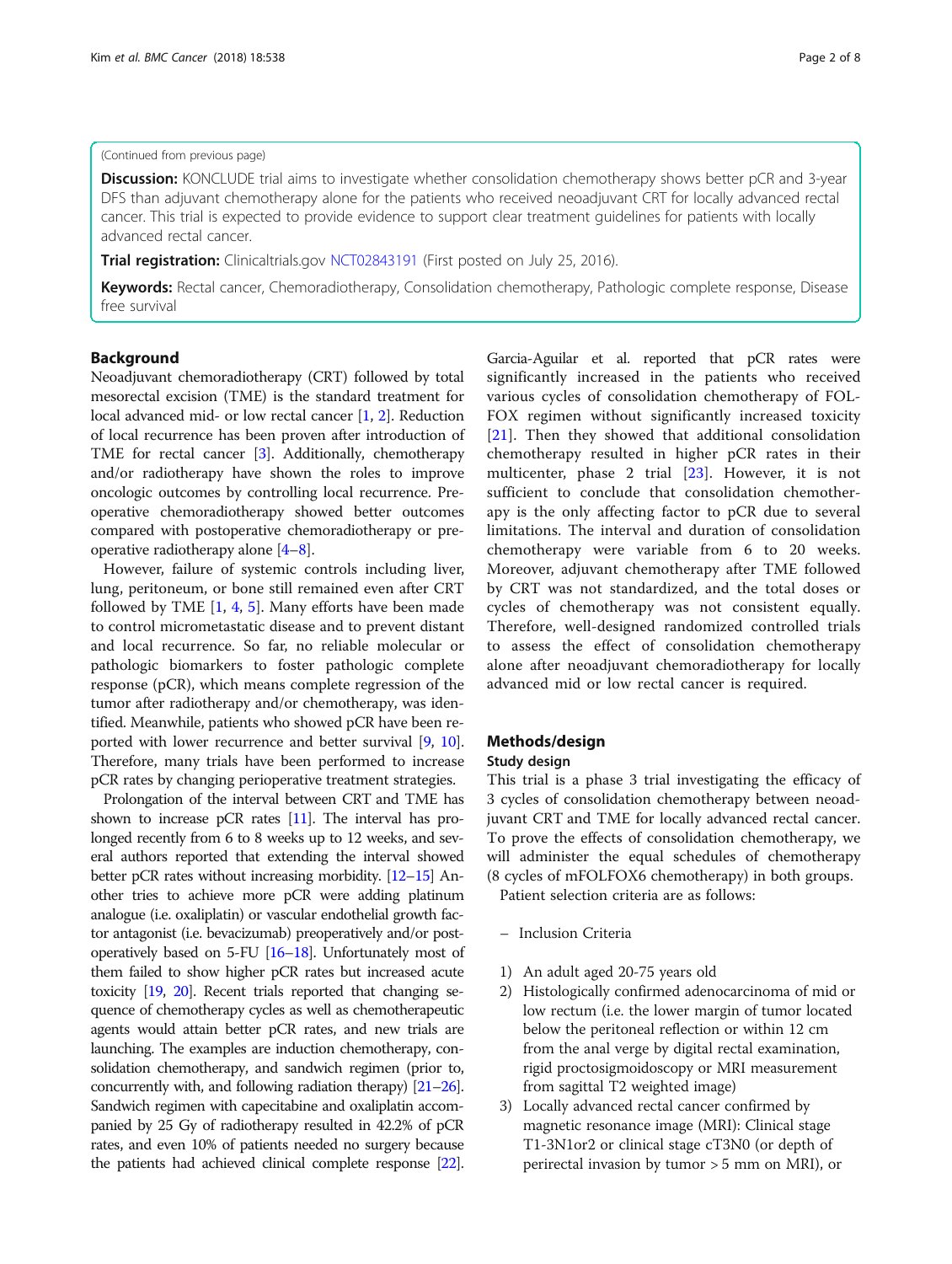suspicious of circumferential invasion on MRI (or circumferential margin < 1 mm)

- 4) ECOG performance status of 0-2
- 5) ASA score of  $\leq 3$
- 6) An informed consent form has been signed by the patient.
- Exclusion Criteria
- 1) Upper rectal cancer (i.e. the lower margin of tumor located above the peritoneal reflection)
- 2) Clinical stage T1or2N0 on MRI
- 3) Clinical stage T4Nany on MRI (T4 lesion would be complicated to manage)
- 4) Distant metastasis diagnosed by imaging diagnosis or histology
- 5) The patient received chemotherapy or radiotherapy during the past 6 months
- 6) The patient received any therapy for colorectal cancer or another malignancy during the past 5 years
- 7) The patient has severe underlying diseases or poor condition to receive chemotherapy or radiotherapy
- 8) Pregnant of breastfeeding women
- 9) The patient who participate in another clinical trial, or receives any drug for the trial
- 10) Uncontrolled peripheral neuropathy (> Grade 2)
- 11) Any unhealed wound, fracture, peptic ulcer, or intraabdominal abscess
- 12) Active gastrointestinal bleeding
- 13) Patients with an active infection, which needs antibiotic therapy, during the randomization period

All the patients who received CRT (50.4 Gy radiation with capecitabine 825 mg/m<sup>2</sup> twice daily for 28 days) will be randomized in a 1:1 ratio into one of the following arms after screening: conventional chemotherapy group (control arm: Arm 1) or consolidation chemotherapy group (experimental arm: Arm 2) (Fig. 1). Stratification factors are age  $( $70 \text{ or } \geq 70$ ), clinical T stage (T1/2 or T3),$ and clinical N stage (N0 or N1/2). All eligible patients will be enrolled from approval of institutional review board (IRB) at each participating institution. The accrual period is 2 years and the follow up period is 3 years. The screening program includes history taking, physical examinations, laboratory tests, chest X-ray, EKG, and so on. If abnormal results requiring treatment were found within the screening, the patient will be given a proper treatment and the enrollment can be cancelled.

Arm 1 (conventional chemotherapy group): the patients, who are allocated to the arm 1, will undergo TME at

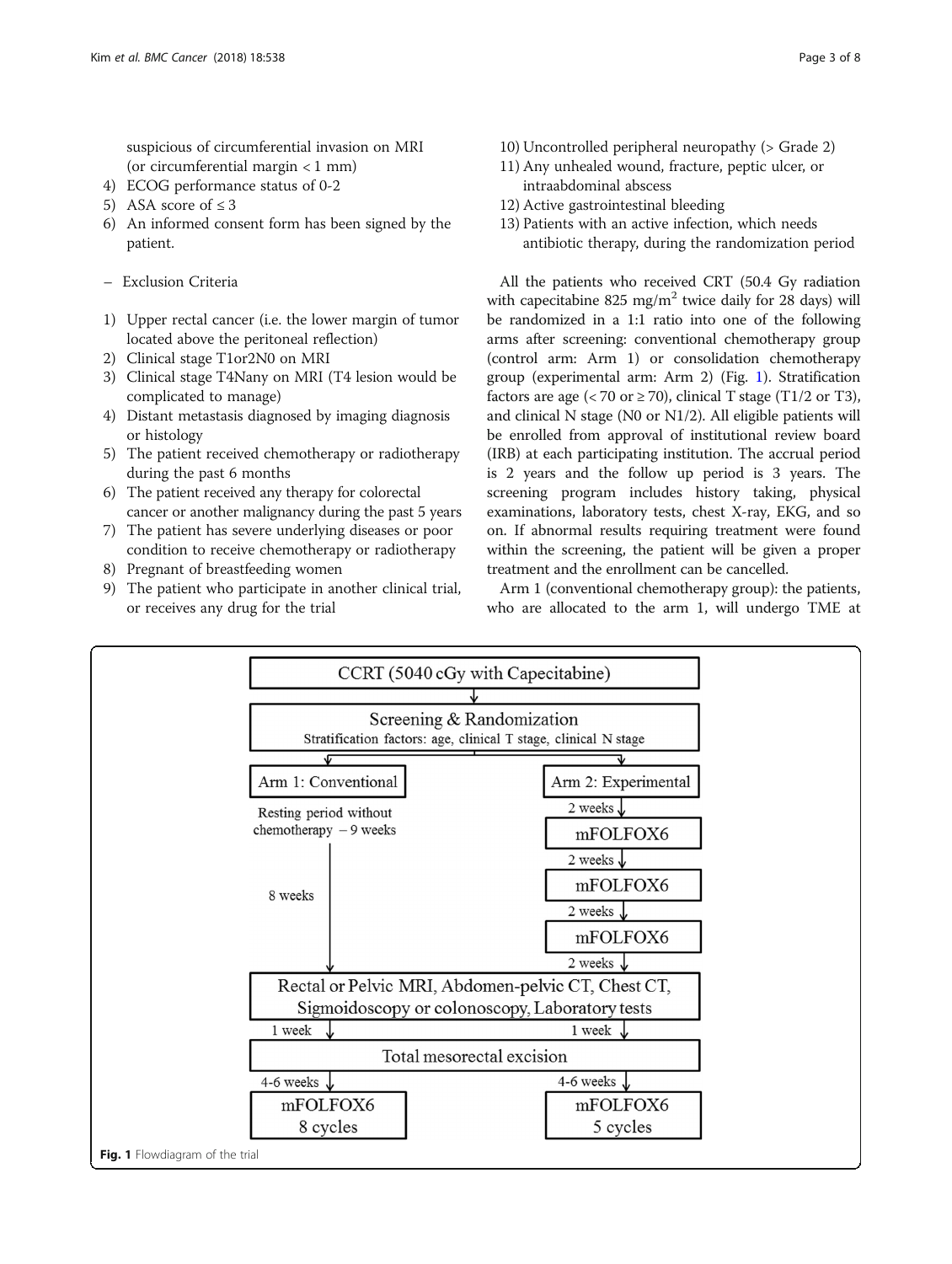9 weeks after the CRT. They will receive 8 cycles of adjuvant chemotherapy with mFOLFOX6 (5-fluorouracil with Oxaliplatin) every 2 weeks within 6 weeks after TME. Arm 2 (consolidation chemotherapy group); the patients, who are allocated to the arm 2, will receive 3 cycles of mFOLFOX6 every 2 weeks after neoadjuvant CRT, and undergo TME at 9 weeks after the CRT. Then patients will receive the additional 5 cycles of adjuvant chemotherapy with mFOLFOX6 within 6 weeks after TME.

TME is intended to obtain a complete resection of the tumor (R0) with negative resection margins and adequate lymphadenectomy. The surgeon can decide stoma formation, medial-to-lateral or lateral-to-medial approach, vascular ligation (i.e. high tie or low tie), splenic flexure mobilization as well as the method of operation including open, laparoscopic, or robotic surgery. A complete resection (R0) or microscopic remnant resection (R1) should be confirmed by pathologists after TME. Patient with visible incomplete resection (R2) or distant metastasis is excluded in this study.

mFOLFOX6 regimen is composed of levoleucovorin (200 mg/m<sup>2</sup>) or leucovorin (400 mg/m<sup>2</sup>), oxaliplatin (85 mg/m<sup>2</sup>) for 2 h, then 5-FU (400 mg/m<sup>2</sup>) bolus followed by 5-FU (2400 mg/m<sup>2</sup>) for 46 h. All chemothrapy-related adverse events will be checked every cycle. Patients older than 70 years will receive chemotherapy as 75% reduced dose for the safety. [\[27](#page-6-0)–[29](#page-6-0)] When the absolute neutrophil count decreased less than 1500/μl or any drug-related adverse effects of grade 3 were noted, dose reduction or delay of chemotherapy will be considered. However, delay of chemotherapy does not mean delay of TME in Arm 2. Even though a patient in Arm 2 lacks one or two cycles of consolidation chemotherapy due to chemotherapy-related adverse events, the patient will underwent TME at 9 weeks after CRT, and the data will be analyzed as intention-totreat. All patients will equally visit every 3 months for 2 years, and then every 6 months for 3 years. Physical examination and laboratory test will be performed every 3 months, abdominal-pelvic CT scan every 6 months, chest CT every 1 year, and colonoscopy will be performed at 1 and 5 years to detect metastasis or recurrence.

#### **Objective**

The authors will compare pCR rates and 3-year diseasefree survival (DFS) rates as the primary endpoints between the two groups. pCR is defined no residual tumor or complete replacement of fibrosis in the surgical specimen (i.e. Mandard 1 or Dworak 4). 3-yr DFS is defined as proportion of the patients who survive without any local or distant recurrence/metastasis at the 3 years of follow up.

Secondary endpoints are radiotherapy-related toxicity, R0 resection rate, tumor response rate, surgery-related morbidity, and severity of peripheral neuropathy at 3 years. Acute and chronic toxicity will be recorded in

the electronic case report form (eCRF). R0 resection rate is defined as the proportion of R0 resection among all TME specimens according to the pathologic results. TME quality evaluation will be performed by surgeons or pathologists: complete, nearly complete, and incomplete [\[30](#page-6-0)]. Tumor response rate is represented as grade of Mandard or Dworak [[31](#page-6-0), [32\]](#page-6-0). Postoperative complication within 30 days after TME will be recorded according to the grade of Clavien-Dindo classification of surgical complications [[33\]](#page-6-0). Severity of peripheral neuropathy will be assessed at 3 years as well as every cycles of chemotherapy. The grade of any adverse event will be recorded by Common Terminology Criteria for Adverse Events (CTCAE) 4.0 [\[34](#page-6-0)]. Operative, pathologic, and chemotherapeutic reports are documented in the eCRF.

#### Sample size calculation and randomization

Based on literatures, pCR rates and 3-year DFS after CRT for rectal cancer were known to be 10 to 28% and 50-65%, respectively  $[2, 6, 8-13]$  $[2, 6, 8-13]$  $[2, 6, 8-13]$  $[2, 6, 8-13]$  $[2, 6, 8-13]$  $[2, 6, 8-13]$  $[2, 6, 8-13]$  $[2, 6, 8-13]$ . Thus we hypothesize that the experimental arm would show a 15% improvement in pCR and in 3-year DFS, compared with the control arm (15 to 30% and 65 to 80%, respectively). The accrual period is 2 years and the follow-up period is 3 years. Based on the superiority design, one-sided proportion test and log-rank test with α-error of 0.025 and a power of 90% was conducted for both primary endpoints: pCR and 3-year DFS. The pCR of each group was considered to be 15 and 30%, and the 3-year DFS of each group was considered to be 65 and 80% assuming that accrual time was 2 years and follow up time was 3 years. Allowing neoadjuvant CRT for a dropout rate of 10%, 358 patients (179 per arm) for pCR and 316 patients (158 per arm) for 3-year DFS will need to be recruited. Therefore a total of 358 participants (among 358 and 316) are needed. This study of 358 participants had at least 81% power (90% each = 0.9, so  $0.9 \times 0.9 = 0.81$ ) to simultaneously detect a difference of pCR and 3-year DFS of two groups. Randomization will be performed in a 1:1 ratio by computer-generated random numbers, with the use of stratified permuted 4 blocks. It will stratified according to age (< 70 vs.  $\geq$  70), clinical T stage (T1/2 or T3), and clinical N stage (N0 or N1/2). Among 8 strata, 2 strata will not be used because clinical T1/2 N0 (age < 70 and  $\geq$  70) are not indicated for neoadjuvant CRT.

### Data collection and management

The authors employ a web-based clinical research management system (Healthroad, Seoul, Republic of Korea), which gathers clinical data and information through on-line (konclude.e-trial.co.kr, Fig. [2](#page-4-0)). Principal investigators or clinical research coordinators in each site should sign up and enter clinical data onto an eCRF. Approved researchers of central data managing institution will manage the data and information. Only the principal investigator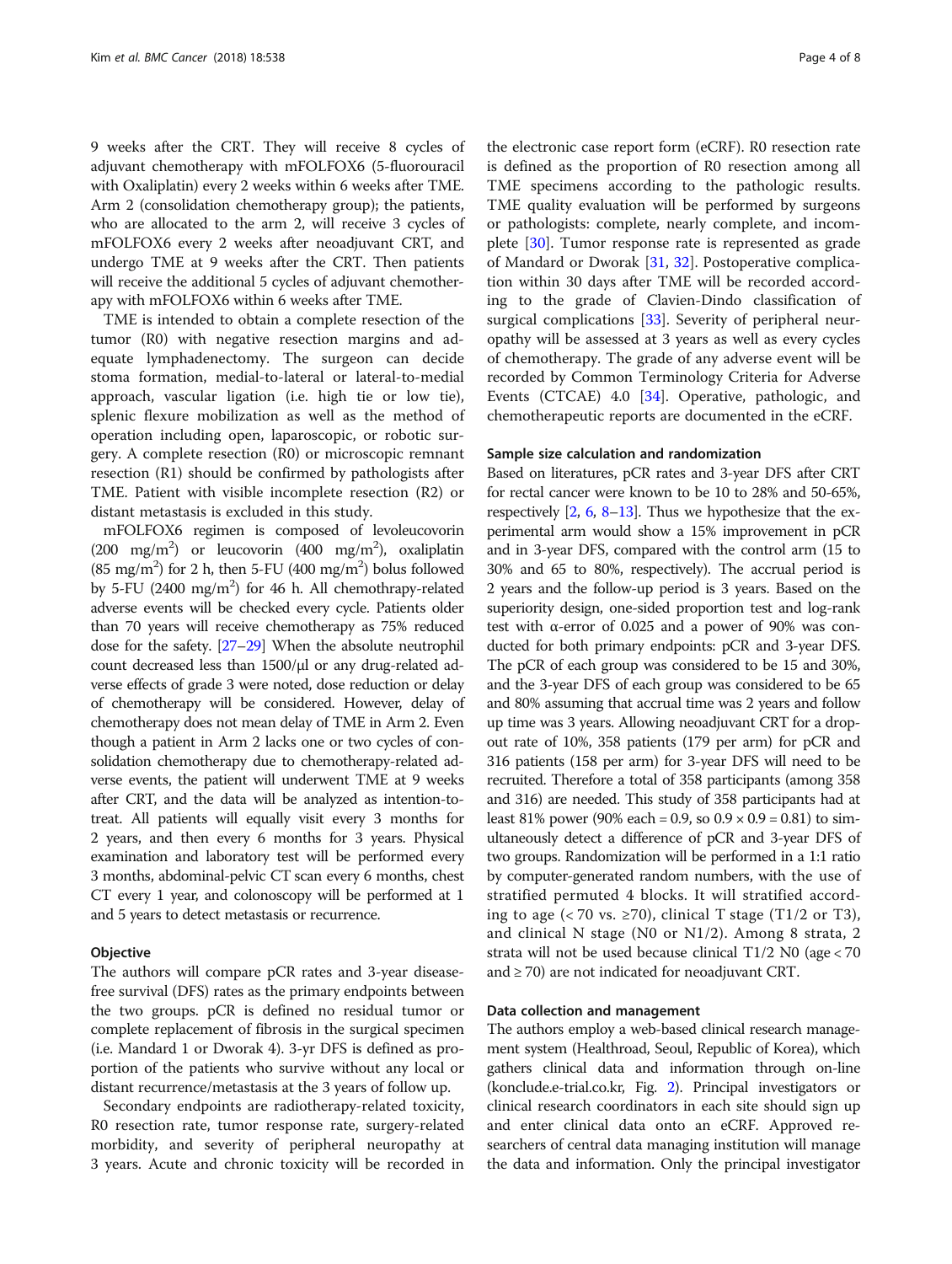<span id="page-4-0"></span>

can access the final trial dataset and analyze them. Personal information of enrolled patients will be maintained for 5 years in order to protect confidentiality.

# Drop-out

A patient can be dropped out in cases as follows:

- 1) Not acceptable adverse events related to surgery or chemotherapy
- 2) Different treatment needs which not approved in this trial
- 3) A patient's refusal by any reasons
- 4) A patient's pregnancy

# Statistical analysis

Continuous variables will be analyzed with independent two sample t-test, whereas categorical variables will be analyzed with Chi-square test or Fisher's exact test. 3-yr DFS will be analyzed with Kaplan-Meier curve. The difference between both Arms will be compared by Cox's proportional hazards model. Interim analysis for pCR will be performed after TME of the last enrolled patient with Cochran-Mantel-Haenszel test. P-value less than 0.05 will be considered as significant. All analyses will be performed with SPSS version 20.0.

# Safety evaluation and reporting of adverse effect

Adverse events and serious adverse events must be reported to protect patients. Radiotherapy-related toxicity, chemotherapy-related toxicity, and surgery-related morbidity will be recorded onto the eCRF. Serious adverse events will be reported every quarter of the year, whereas suspected, unexpected, serious, adverse reaction, which could result in death or life threatening, will be reported within 15 days from the detection by investigators.

# Data monitoring

A committee will be organized for trial supervision. All members of the committee are certified according to the course of good clinical practice in each institution. All process including data collection, record, and management will be monitored by them. The committee can advise and request the principal investigator to change some plans.

# Protocol modification

If needed, the protocol can be modified by communication and agreement of the principal investigator and trial participants with revising its version.

|  |  |  |  |  | Table 1 pCR by adding Oxaliplatin to 5-FU for rectal cancer |  |  |  |  |  |
|--|--|--|--|--|-------------------------------------------------------------|--|--|--|--|--|
|--|--|--|--|--|-------------------------------------------------------------|--|--|--|--|--|

| Trial           | Ν    | Regimen                                                | pCR rate                       |
|-----------------|------|--------------------------------------------------------|--------------------------------|
| STAR-01         | 705  | 5-FU vs. 5-FU + Oxaliplatin                            | 16% vs. 16% ( $p = 0.904$ )    |
| ACCORD 12       | 598  | Capecitabine vs. CAPOX                                 | 13.9% vs. 19.2% ( $p = 0.09$ ) |
| NSABP R-04      | 1608 | 5-FU vs. 5-FU + Oxaliplatin vs. Capecitabine vs. CAPOX | 17.8% vs. 19.5% ( $p = 0.42$ ) |
| CAO/ARO/AIO-04  | 1236 | 5-FU vs. 5-FU + Oxaliplatin                            | 13% vs. 17% ( $p = 0.031$ )    |
| PETACC-6        | 1094 | Capecitabine vs. CAPOX                                 | 11.3% vs. 13.3% ( $p = 0.31$ ) |
| Dellas et al.   | 70   | CAPOX + Bevacizumab                                    | 17.4%                          |
| <b>EXPERT-C</b> | 165  | $CAPOX$ vs $CAPOX + Cetuximab$                         | 7% vs. 11% ( $p = 0.714$ )     |

pCR pathologic complete response, 5-FU 5-fluorouracil, CAPOX capecitabine with oxaliplatin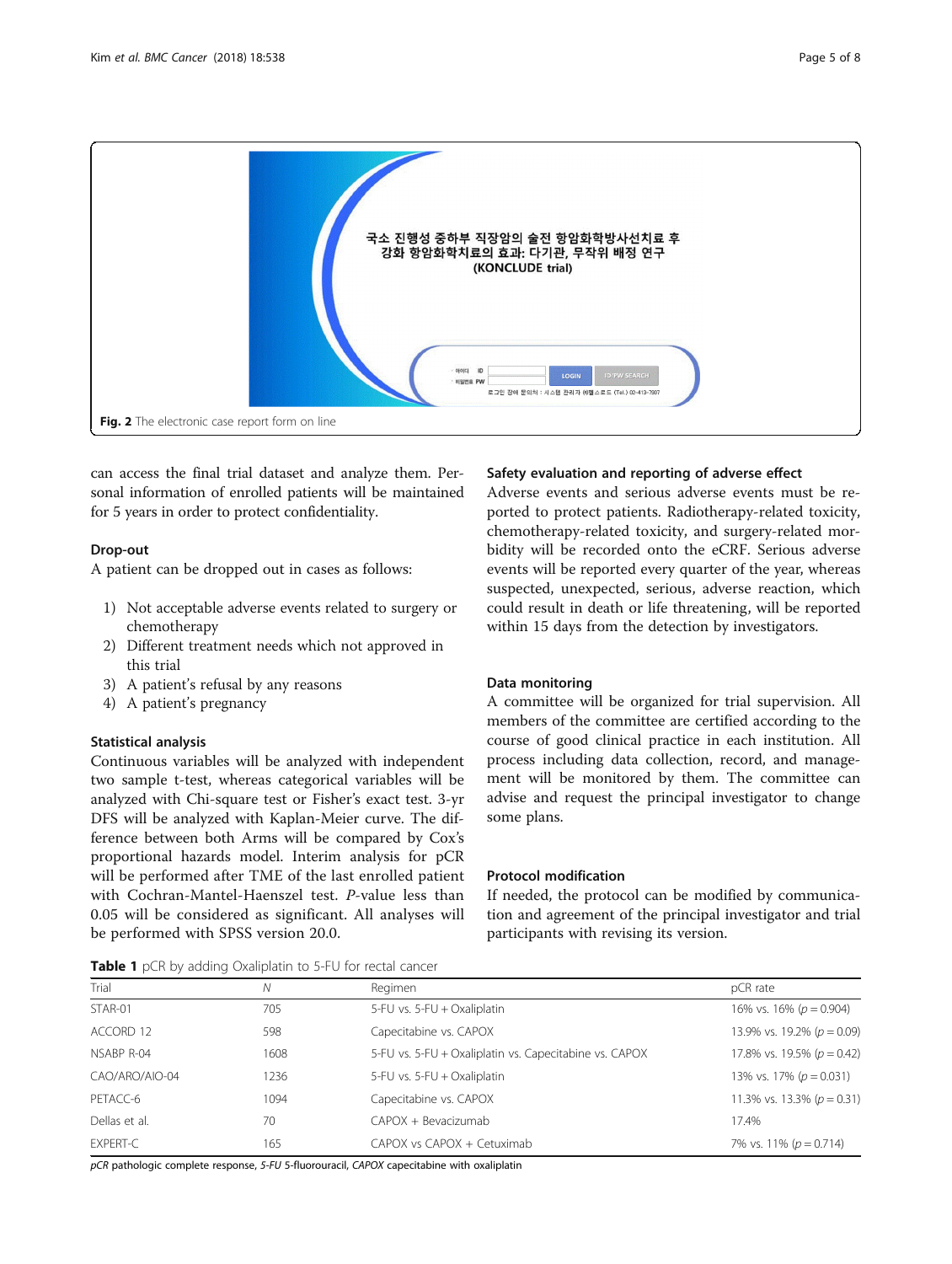# **Discussion**

Despite fundamental role of 5-FU as neoadjuvant and adjuvant regimen for advanced colorectal cancer, addition of various cytotoxic agents has been tried to improve oncologic outcomes. Among them was oxaliplatin, a platinum analogue (Table [1](#page-4-0)). FOLFOX as adjuvant regimen for locally advanced rectal cancer showed superior DFS compared with 5-FU or capecitabine alone in ADORE trial and the German CAO/ARO/AIO-04 study [\[35,](#page-7-0) [36](#page-7-0)], although it failed to show better oncologic outcomes but more proportion of acute toxicity as neoadjuvant regimen [[7,](#page-6-0) [17](#page-6-0), [18\]](#page-6-0). Surgical and medical oncologists concluded that FOLFOX is only efficient as adjuvant setting, not neoadjuvant for rectal cancer. Then, can FOLFOX show higher pCR rates without increasing acute toxicity in the position between neoadjuvant and adjuvant? This is the point that KONCLUDE trial concentrates on.

As aforementioned, several authors already reported high pCR rates from consolidation chemotherapy without significantly increasing toxicity, while a couple of trials are on-going  $[21-25]$  $[21-25]$  $[21-25]$  $[21-25]$ . However, there were a few, but meaningful limitations in their studies including characters of phase 2 trial, variation of the resting period between radiotherapy and TME, and difference of total cycles of chemotherapy. These studies cannot establish the treatment guideline because of their inherited bias. Therefore, we adjusted total cycles of chemotherapy as 8 cycles of mFOLFOX6 to avoid inherited bias due to different cycles of chemotherapy. Moreover, we fixed the interval between radiotherapy and TME as 9 weeks, according to previous literatures which commented appropriate resting period as 6 to 12 weeks, to investigate efficacy of consolidation without confounding of various duration of interval from completion of CRT to TME.

KONCLUDE trial started with the first enrollment in December 7, 2016 after the registration on [clinicaltrials.](http://clinicaltrials.gov) [gov](http://clinicaltrials.gov) in July 25, 2016 (NCT02843191). We expect that this trial will conclude whether consolidation chemotherapy would attain higher pCR and improved DFS or not, providing a critical clue to establish the standard treatment in locally advanced mid- or low rectal cancer with level 1 evidence.

#### Abbreviations

5-FU: 5-fluorouracil; CRT: chemoradiotherapy; DFS: disease-free survival; eCRF: electronic case report form; FOLFOX: 5-FU and leucovorin with oxaliplatin; KONCLUDE: Korean society of coloproctology trial of cONsolidation Chemotherapy for Locally advanced mid or low rectal cancer after neoadjUvant concurrent chemoraDiothErapy: a multicenter, randomized controlled trial; pCR: pathologic complete response; TME: total mesorectal excision

### Acknowledgements

The authors wish to thank Drs. Kwang Ho Kim, Moo-Jun Baek, Eung Jin Shin, Jun Won Um, and Seong Taek Oh for their participation in the KONCLUDE trial

#### Funding

The study is an investigator-initiated trial with a limited fund by Korean Society of Coloproctology (KSCP). However, KCSP has no role in study design; collection, management, analysis, and interpretation of data; writing of the report; and the decision to submit the report for publication, etc.

#### Authors' contributions

CWK and SHL have made substantial contributions to the conception and design of the study, have been involved in drafting the manuscript or revising it critically for important intellectual content and gave given final approval of the version to be published. BMK, IYK, JYK, SJP, WCP, KBB, BNB, SKB, SHB, GMS, and YSL have made contributions to the design of the study and gave substantial contributions to the organization of this trial. All authors have given final approval of the version to be published; and are local investigators at the participating centers.

### Ethics approval and consent to participate

The authors follow either the Declaration of Helsinki to protect the patients, and the trial will be performed according to the ICH-GCP guidelines. The institutional review board of the principal investigator (S-H Lee) approved the trial (KHNMC 2016-04-042-001) at Kyung Hee University Hospital at Gangdong. Moreover, the full lists of ethics committees that approved the trial are as follows: IRB 2016-106 at Chuncheon Sacred Heart Hospital, CR316102 at Wonju Severance Christian Hospital, IRB 2016-11-015 at Chungnam National University Hospital, IRB 2017-02-053 at Kyung Hee Medical Center, WKUH 2017-02-008-001 at Wonkwang University Hospital, IRB 16-0242 at Inje University Busan Paik Hospital, SGPAIK 2016-09-001-004 at Inje University Sanggye Paik Hospital, DSMC 2016-09-022-001 at Keimyung University Dongsan Medical Center, IRB 3-2017-0019 at Gangnam Severance Hospital, IRB 05-2016-179 at Pusan National University Yangsan Hospital, IRB 2017-4239-0001 at Seoul St. Mary's Hospital. All patients will understand and agree to the aims and process of the trial, possible results and risks. An informed consent has to be written in the language which patients can understand, and be explained by an investigator. If patients cannot read an informed consent, an investigator has to read it in the presence of a witness. Although a patient signed an informed consent at first, an investigator has to stop a process of the patient when he or she refuses. A copy of signed informed consent should be provided to the patient. An original copy will be an investigator's safekeeping.

#### Competing interests

The authors declare that they have no competing interests.

## Publisher's Note

Springer Nature remains neutral with regard to jurisdictional claims in published maps and institutional affiliations.

#### Author details

<sup>1</sup>Department of Surgery, Kyung Hee University Hospital at Gangdong, Kyung Hee University School of Medicine, 892 Dongnam-ro, Gangdong-gu, Seoul 05278, South Korea. <sup>2</sup>Department of Medicine, the Graduate School of Yonsei University, 50-1 Yonsei-ro, Seoul, South Korea. <sup>3</sup>Department of Surgery, Chuncheon Sacred Heart Hospital, Hallym University College of Medicine, 77 Sakju-ro, Chuncheon, South Korea. <sup>4</sup>Department of Surgery Wonju Severance Christian Hospital, Yonsei University Wonju College of Medicine, 20 Ilsan-ro, Wonju, South Korea. <sup>5</sup>Department of Surgery, Chungnam National University Hospital, Chungnam National University College of Medicine, 282 Munhwa-ro, Daejeon, South Korea. <sup>6</sup>Department of Surgery, Kyung Hee Medical Center, Kyung Hee University School of Medicine, 23 Kyung Hee dae-ro, Seoul, South Korea. <sup>7</sup>Department of Surgery, Wonkwang University Hospital, Wonkwang University School of Medicine, 895 Muwang-ro, Iksan, South Korea. <sup>8</sup>Department of Surgery, Inje University Busan Paik Hospital, Inje University College of Medicine, 75 Bokji-ro, Busan, South Korea. <sup>9</sup> Department of Surgery, Inje University Sanggye Paik Hospital Inje University College of Medicine, 1342 Dongil-ro, Seoul, South Korea. <sup>10</sup>Department of Surgery, Keimyung University Dongsan Medical Center, Keimyung University School of Medicine, 56 Dalseong-ro, Daegu, South Korea. 11Department of Surgery, Gangnam Severance Hospital, Yonsei University College of Medicine, 211 Eonju-ro, Seoul, South Korea. <sup>12</sup>Department of Surgery, Pusan National University Yangsan Hospital, Pusan University College of Medicine, 20 Geumo-ro, Yangsan-si, South Korea.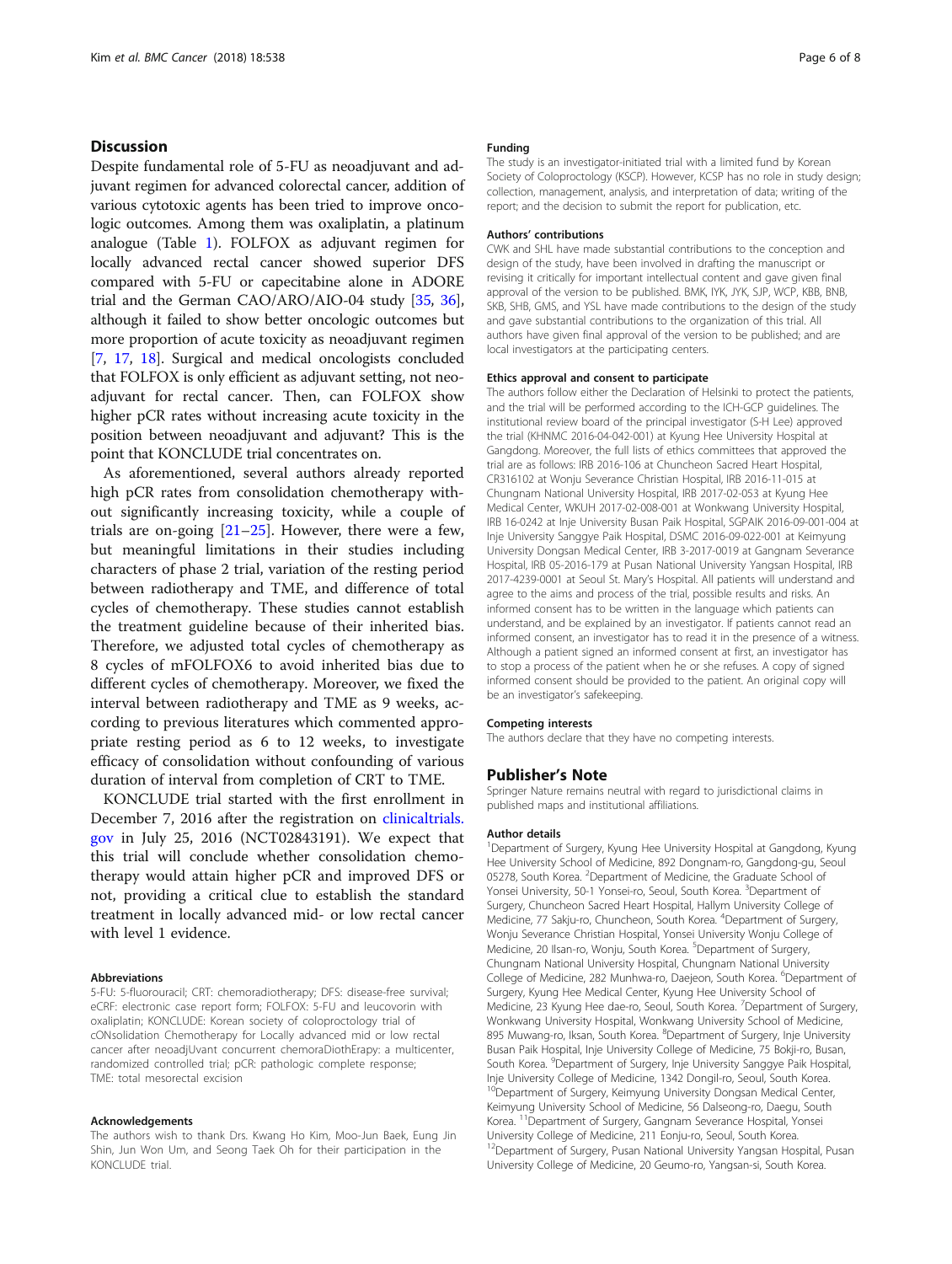<span id="page-6-0"></span><sup>13</sup>Department of Surgery, Seoul St. Mary's Hospital, The Catholic University College of Medicine, 222 Banpodae-ro, Seoul, South Korea.

#### Received: 21 June 2017 Accepted: 30 April 2018 Published online: 08 May 2018

#### References

- 1. Sauer R, Becker H, Hohenberger W, Rodel C, Wittekind C, Fietkau R, Martus P, Tschmelitsch J, Hager E, Hess CF, et al. Preoperative versus postoperative chemoradiotherapy for rectal cancer. N Engl J Med. 2004;351(17):1731–40.
- 2. Guillem JG, Chessin DB, Cohen AM, Shia J, Mazumdar M, Enker W, Paty PB, Weiser MR, Klimstra D, Saltz L, et al. Long-term oncologic outcome following preoperative combined modality therapy and total mesorectal excision of locally advanced rectal cancer. Ann Surg. 2005;241(5):829–36. discussion 836-828
- 3. Heald RJ, Husband EM, Ryall RD. The mesorectum in rectal cancer surgery–the clue to pelvic recurrence? Br J Surg. 1982;69(10):613–6.
- 4. Kapiteijn E, Marijnen CA, Nagtegaal ID, Putter H, Steup WH, Wiggers T, Rutten HJ, Pahlman L, Glimelius B, van Krieken JH, et al. Preoperative radiotherapy combined with total mesorectal excision for resectable rectal cancer. N Engl J Med. 2001;345(9):638–46.
- 5. Bosset JF, Collette L, Calais G, Mineur L, Maingon P, Radosevic-Jelic L, Daban A, Bardet E, Beny A, Ollier JC. Chemotherapy with preoperative radiotherapy in rectal cancer. N Engl J Med. 2006;355(11):1114–23.
- 6. Gerard JP, Conroy T, Bonnetain F, Bouche O, Chapet O, Closon-Dejardin MT, Untereiner M, Leduc B, Francois E, Maurel J, et al. Preoperative radiotherapy with or without concurrent fluorouracil and leucovorin in T3-4 rectal cancers: results of FFCD 9203. J Clin Oncol. 2006;24(28):4620–5.
- 7. Sauer R, Liersch T, Merkel S, Fietkau R, Hohenberger W, Hess C, Becker H, Raab HR, Villanueva MT, Witzigmann H, et al. Preoperative versus postoperative chemoradiotherapy for locally advanced rectal cancer: results of the German CAO/ARO/AIO-94 randomized phase III trial after a median follow-up of 11 years. J Clin Oncol. 2012;30(16):1926–33.
- Roh MS, Colangelo LH, O'Connell MJ, Yothers G, Deutsch M, Allegra CJ, Kahlenberg MS, Baez-Diaz L, Ursiny CS, Petrelli NJ, et al. Preoperative multimodality therapy improves disease-free survival in patients with carcinoma of the rectum: NSABP R-03. J Clin Oncol. 2009;27(31):5124–30.
- Rodel C, Martus P, Papadoupolos T, Fuzesi L, Klimpfinger M, Fietkau R, Liersch T, Hohenberger W, Raab R, Sauer R, et al. Prognostic significance of tumor regression after preoperative chemoradiotherapy for rectal cancer. J Clin Oncol. 2005;23(34):8688–96.
- 10. Garcia-Aguilar J, Hernandez de Anda E, Sirivongs P, Lee SH, Madoff RD, Rothenberger DA: A pathologic complete response to preoperative chemoradiation is associated with lower local recurrence and improved survival in rectal cancer patients treated by mesorectal excision. Dis Colon rectum 2003, 46(3):298-304.
- 11. Francois Y, Nemoz CJ, Baulieux J, Vignal J, Grandjean JP, Partensky C, Souquet JC, Adeleine P, Gerard JP. Influence of the interval between preoperative radiation therapy and surgery on downstaging and on the rate of sphincter-sparing surgery for rectal cancer: the Lyon R90-01 randomized trial. J Clin Oncol. 1999;17(8):2396.
- 12. Tulchinsky H, Shmueli E, Figer A, Klausner JM, Rabau M. An interval >7 weeks between neoadjuvant therapy and surgery improves pathologic complete response and disease-free survival in patients with locally advanced rectal cancer. Ann Surg Oncol. 2008;15(10):2661–7.
- 13. Kalady MF, de Campos-Lobato LF, Stocchi L, Geisler DP, Dietz D, Lavery IC, Fazio VW. Predictive factors of pathologic complete response after neoadjuvant chemoradiation for rectal cancer. Ann Surg. 2009;250(4):582–9.
- 14. de Campos-Lobato LF, Geisler DP, da Luz Moreira A, Stocchi L, Dietz D, Kalady MF: Neoadjuvant therapy for rectal cancer: the impact of longer interval between chemoradiation and surgery. J Gastrointest Surg 2011, 15(3):444-450.
- 15. Sloothaak DA, Geijsen DE, van Leersum NJ, Punt CJ, Buskens CJ, Bemelman WA, Tanis PJ. Optimal time interval between neoadjuvant chemoradiotherapy and surgery for rectal cancer. Br J Surg. 2013;100(7): 933–9.
- 16. Gerard JP, Azria D, Gourgou-Bourgade S, Martel-Laffay I, Hennequin C, Etienne PL, Vendrely V, Francois E, de La Roche G, Bouche O, et al. Comparison of two neoadjuvant chemoradiotherapy regimens for locally advanced rectal cancer: results of the phase III trial ACCORD 12/0405- Prodige 2. J Clin Oncol. 2010;28(10):1638–44.
- 17. Aschele C, Cionini L, Lonardi S, Pinto C, Cordio S, Rosati G, Artale S, Tagliagambe A, Ambrosini G, Rosetti P, et al. Primary tumor response to preoperative chemoradiation with or without oxaliplatin in locally advanced rectal cancer: pathologic results of the STAR-01 randomized phase III trial. J Clin Oncol. 2011;29(20):2773–80.
- 18. Gerard JP, Azria D, Gourgou-Bourgade S, Martel-Lafay I, Hennequin C, Etienne PL, Vendrely V, Francois E, de La Roche G, Bouche O, et al. Clinical outcome of the ACCORD 12/0405 PRODIGE 2 randomized trial in rectal cancer. J Clin Oncol. 2012;30(36):4558–65.
- 19. Willett CG, Duda DG, di Tomaso E, Boucher Y, Ancukiewicz M, Sahani DV, Lahdenranta J, Chung DC, Fischman AJ, Lauwers GY, et al. Efficacy, safety, and biomarkers of neoadjuvant bevacizumab, radiation therapy, and fluorouracil in rectal cancer: a multidisciplinary phase II study. J Clin Oncol. 2009;27(18):3020–6.
- 20. Dipetrillo T, Pricolo V, Lagares-Garcia J, Vrees M, Klipfel A, Cataldo T, Sikov W, McNulty B, Shipley J, Anderson E, et al. Neoadjuvant bevacizumab, oxaliplatin, 5-fluorouracil, and radiation for rectal cancer. Int J Radiat Oncol Biol Phys. 2012;82(1):124–9.
- 21. Garcia-Aguilar J, Smith DD, Avila K, Bergsland EK, Chu P, Krieg RM. Timing of rectal Cancer response to Chemoradiation C: optimal timing of surgery after chemoradiation for advanced rectal cancer: preliminary results of a multicenter, nonrandomized phase II prospective trial. Ann Surg. 2011; 254(1):97–102.
- 22. Gao YH, Lin JZ, An X, Luo JL, Cai MY, Cai PQ, Kong LH, Liu GC, Tang JH, Chen G, et al. Neoadjuvant sandwich treatment with oxaliplatin and capecitabine administered prior to, concurrently with, and following radiation therapy in locally advanced rectal cancer: a prospective phase 2 trial. Int J Radiat Oncol Biol Phys. 2014;90(5):1153–60.
- 23. Garcia-Aguilar J, Chow OS, Smith DD, Marcet JE, Cataldo PA, Varma MG, Kumar AS, Oommen S, Coutsoftides T, Hunt SR, et al. Effect of adding mFOLFOX6 after neoadjuvant chemoradiation in locally advanced rectal cancer: a multicentre, phase 2 trial. Lancet Oncol. 2015;16(8):957–66.
- 24. Smith JJ, Chow OS, Gollub MJ, Nash GM, Temple LK, Weiser MR, Guillem JG, Paty PB, Avila K, Garcia-Aguilar J. Organ preservation in rectal adenocarcinoma: a phase II randomized controlled trial evaluating 3-year disease-free survival in patients with locally advanced rectal cancer treated with chemoradiation plus induction or consolidation chemotherapy, and total mesorectal excision or nonoperative management. BMC Cancer. 2015;15:767.
- 25. Xiao J, Chen Z, Li W, Yang Z, Huang Y, Zheng J, Deng Y, Wang L, Ren D, Peng J, et al. Sandwich-like neoadjuvant therapy with bevacizumab for locally advanced rectal cancer: a phase II trial. Cancer Chemother Pharmacol. 2015;76(1):21–7.
- 26. Uehara K, Nagino M. Neoadjuvant treatment for locally advanced rectal cancer: a systematic review. Surg Today. 2016;46(2):161–8.
- 27. Stein BN, Petrelli NJ, Douglass HO, Driscoll DL, Arcangeli G, Meropol NJ. Age and sex are independent predictors of 5-fluorouracil toxicity. Analysis of a large scale phase III trial. Cancer. 1995;75(1):11–7.
- 28. Popescu RA, Norman A, Ross PJ, Parikh B, Cunningham D. Adjuvant or palliative chemotherapy for colorectal cancer in patients 70 years or older. J Clin Oncol. 1999;17(8):2412–8.
- 29. Yothers G, O'Connell MJ, Allegra CJ, Kuebler JP, Colangelo LH, Petrelli NJ, Wolmark N. Oxaliplatin as adjuvant therapy for colon cancer: updated results of NSABP C-07 trial, including survival and subset analyses. J Clin Oncol. 2011;29(28):3768–74.
- 30. Nagtegaal ID, van de Velde CJ, van der Worp E, Kapiteijn E, Quirke P, van Krieken JH. Macroscopic evaluation of rectal cancer resection specimen: clinical significance of the pathologist in quality control. J Clin Oncol. 2002; 20(7):1729–34.
- 31. Mandard AM, Dalibard F, Mandard JC, Marnay J, Henry-Amar M, Petiot JF, Roussel A, Jacob JH, Segol P, Samama G, et al. Pathologic assessment of tumor regression after preoperative chemoradiotherapy of esophageal carcinoma. Clinicopathologic correlations. Cancer. 1994; 73(11):2680–6.
- 32. Dworak O, Keilholz L, Hoffmann A. Pathological features of rectal cancer after preoperative radiochemotherapy. Int J Color Dis. 1997;12(1):19–23.
- 33. Dindo D, Demartines N, Clavien PA. Classification of surgical complications: a new proposal with evaluation in a cohort of 6336 patients and results of a survey. Ann Surg. 2004;240(2):205–13.
- 34. Common Terminology Criteria for Adverse Events (CTCAE) [\[https://ctep.](https://ctep.cancer.gov/protocoldevelopment/electronic_applications/ctc.htm#ctc_40) [cancer.gov/protocoldevelopment/electronic\\_applications/ctc.htm#ctc\\_40\]](https://ctep.cancer.gov/protocoldevelopment/electronic_applications/ctc.htm#ctc_40). Accessed 3 Apr 2018.